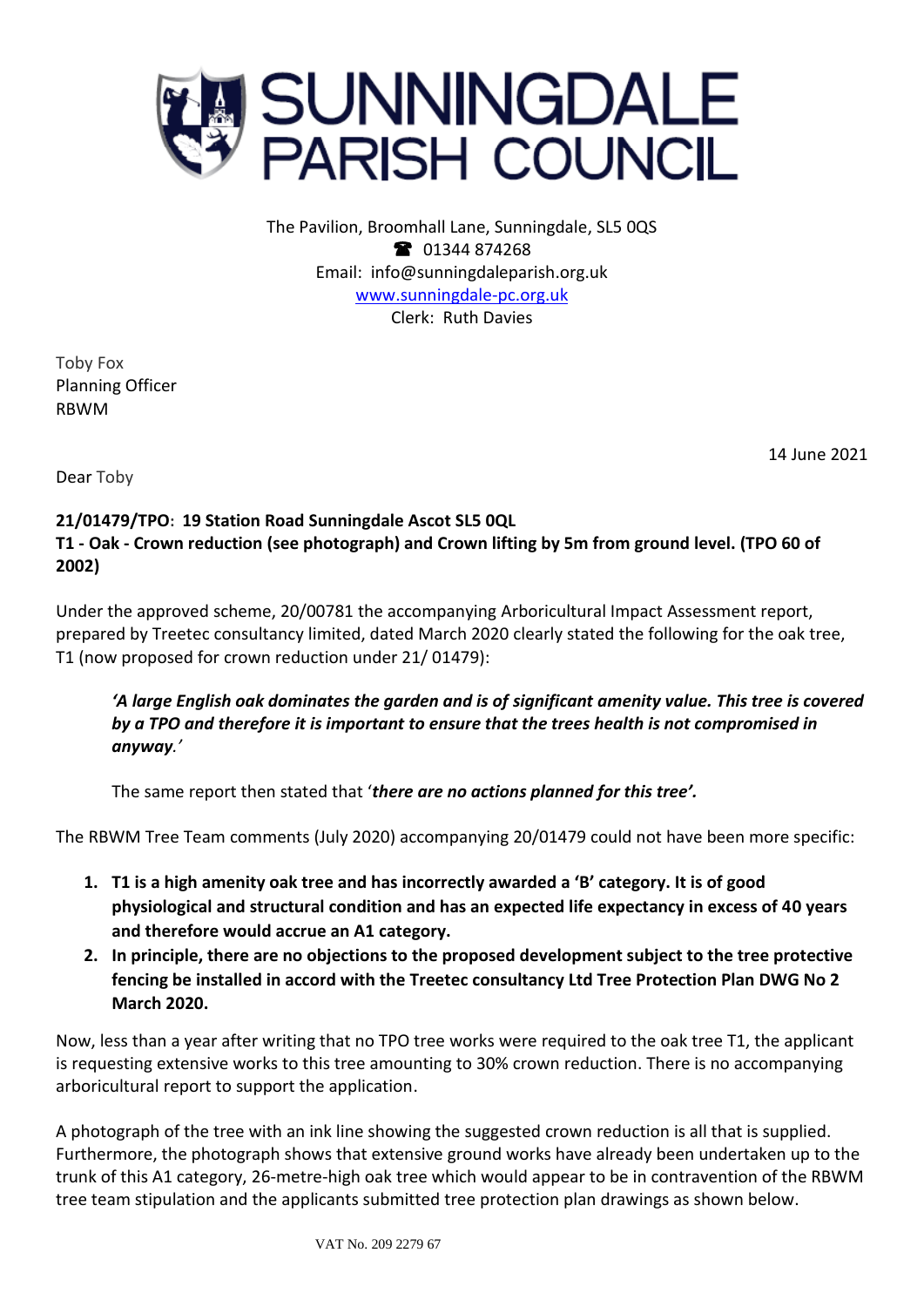

The Parish Council also note the applicant's reasons stated for this crown reduction are *'… due to the size of the tree and the encroachment onto neighbour's properties and excessive shading to neighbouring properties.'* 

Yet, in all the years this tree has been at a similar height there has not been any application for crown reduction of this tree from any of the neighbours.